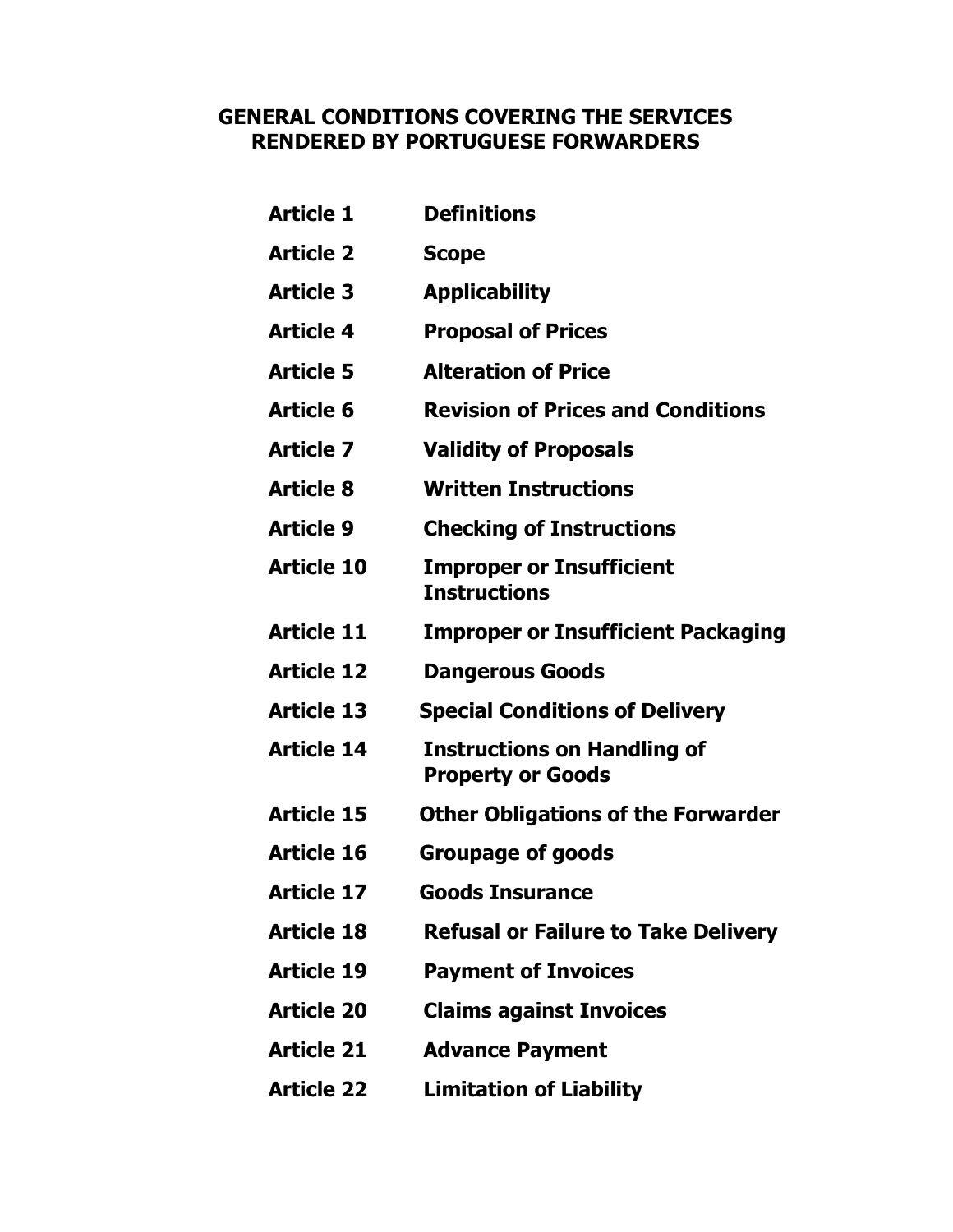#### Article 23 Failure to Collect or Remove Goods

Article 24 Lien on Goods

Article 25 Expiry of Rights

Article 26 Competent Lawcourts

## Article 1 Definitions

For purposes of these "General Conditions", the following terms have the following meanings:

- a) **Client/Contracting Party:** anyone having rights or obligations in connection with the goods under a forwarding services contract signed with a Forwarder, or as a result of the Forwarder's activity in relation to such services.
- b) **Goods:** any property including live animals, as well as containers, palettes, transportation equipment or packing equipment, not supplied by the Forwarder.
- c) Dangerous Goods: goods officially classified as dangerous, as well as goods that are or can become dangerous or which can assume a dangerous, inflammable, radioactive, toxic or harmful nature.
- d) Writing: any visually expressed means of representing or reproducing words in a permanent way, in particular letter, telefax, telex, telegram, e-mail or any other means of electronic recording.
- e) Forwarding Services: services of any type connected with the transportation,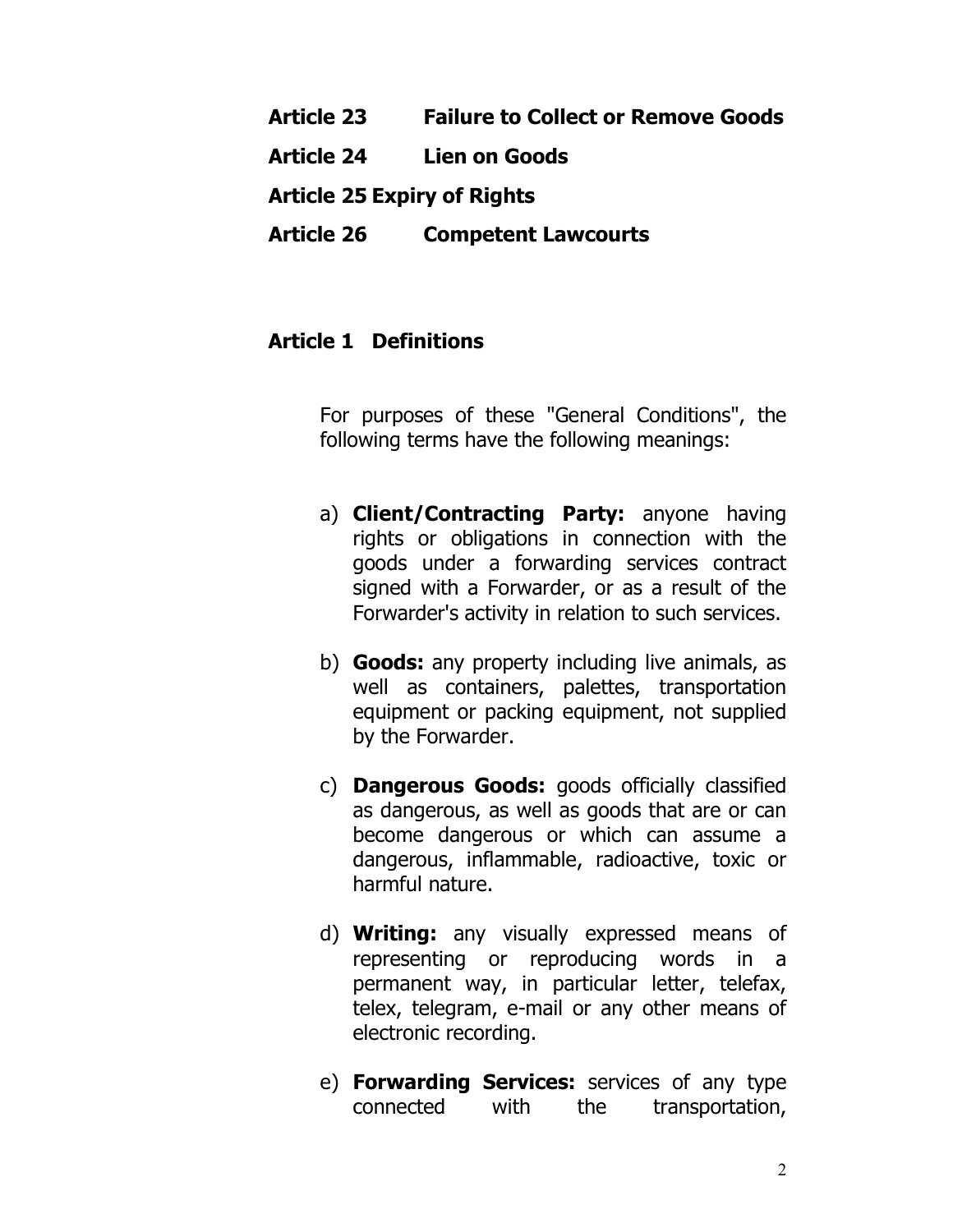consolidation, de-consolidation, storage, handling, packing, logistics, and/or distribution of goods, as well as ancillary and consultancy services related with the shipping of goods, including insurance contracts and collection of reimbursements.

- f) Forwarder: person that enters into a forwarding services contract with a Client.
- g) Carrier: person that effects transportation of goods through its own means of transport (effective carrier) or any person subject to carrier's liability for having expressly or tacitly assumed such responsibility (contracting carrier).

# Article 2 Scope

Unless otherwise agreed by the parties, any and all services provided by the Forwarder, within the scope of the business activity and regime defined in the respective legal status as approved by Decree-Law no. 255/99, of 7 July, will be governed by these General Conditions.

#### Article 3 Applicability

The Forwarder must provide its services in accordance with the Client's instructions, as agreed upon. Where no different contractual conditions have been stipulated in writing, the Client, whether it intervenes or acts as the owner of the property or goods, or as agent or representative for another party, is bound in relation to the Forwarder with respect to the rights and obligations established in these General Conditions.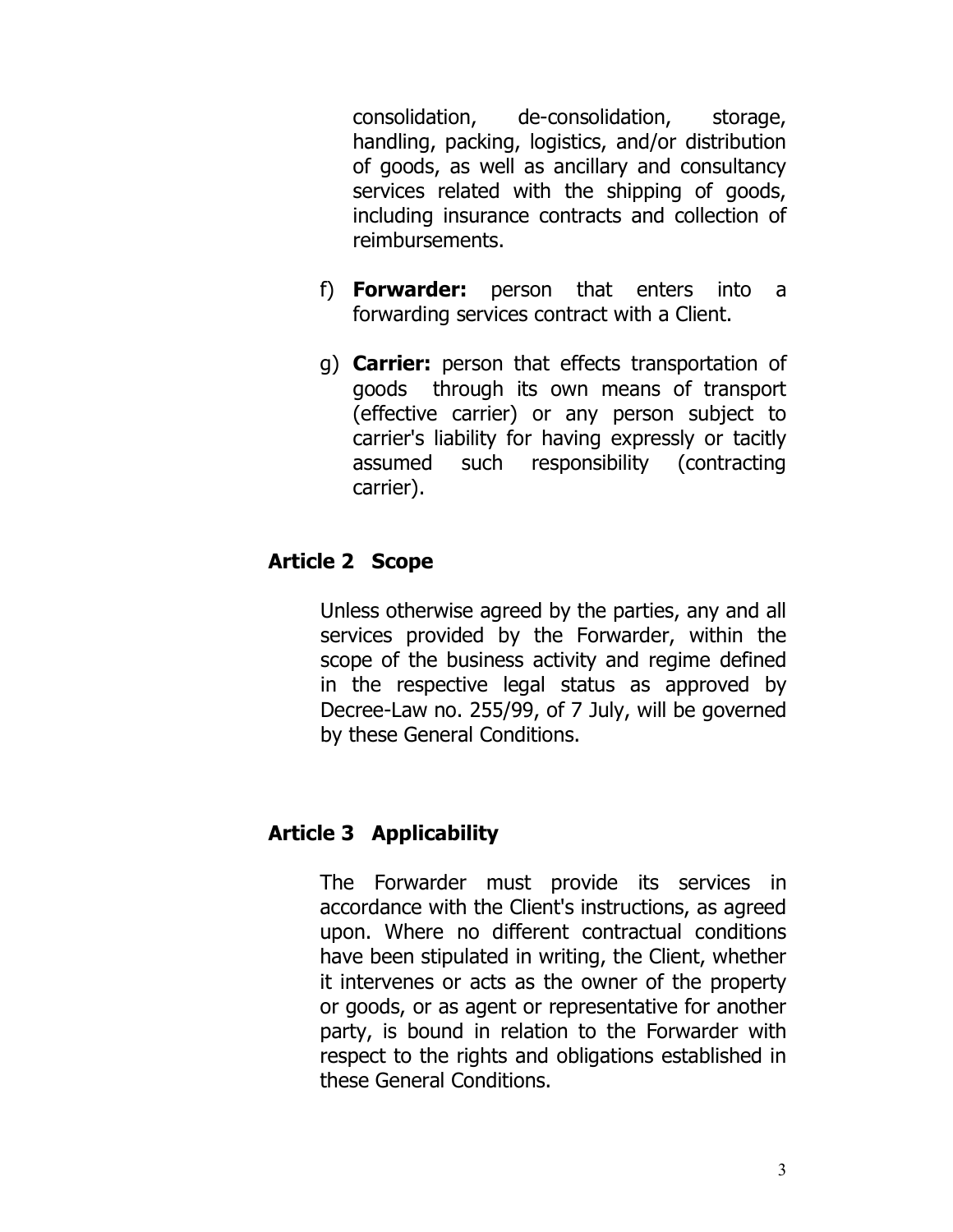#### Article 4 Proposal of Prices

- **1.** Save as otherwise expressly stipulated, the prices proposed by the Forwarder do not include customs duties, fees, taxes or rates charged by Taxation Authorities, Customs or other official departments, and the prices only apply to cargoes whose nature, weight and dimensions are considered to be normal for transport, according to the respective current regulations.
- 2. The prices referred to in the preceding number do not include any expenses and charges for stoppage, storage, repair or others of an accessory nature, unless they are expressly stipulated in the conditions of the proposal and have not been formally and in due time excluded by the Client.

## Article 5 Alteration of Prices

The prices established may be altered, provided circumstances have arisen which modify the conditions the proposals were based upon, particularly:

- a) Inaccuracy or subsequent alteration of the indications given by the Client as regards the content, weight, volume and value of the things which are the object of the service, or regarding the conditions of purchase and sale;
- **b**) Routing of the transport different from that proposed by the Forwarder, or traffic interruptions on the scheduled itineraries, requiring the use of more costly means or routes;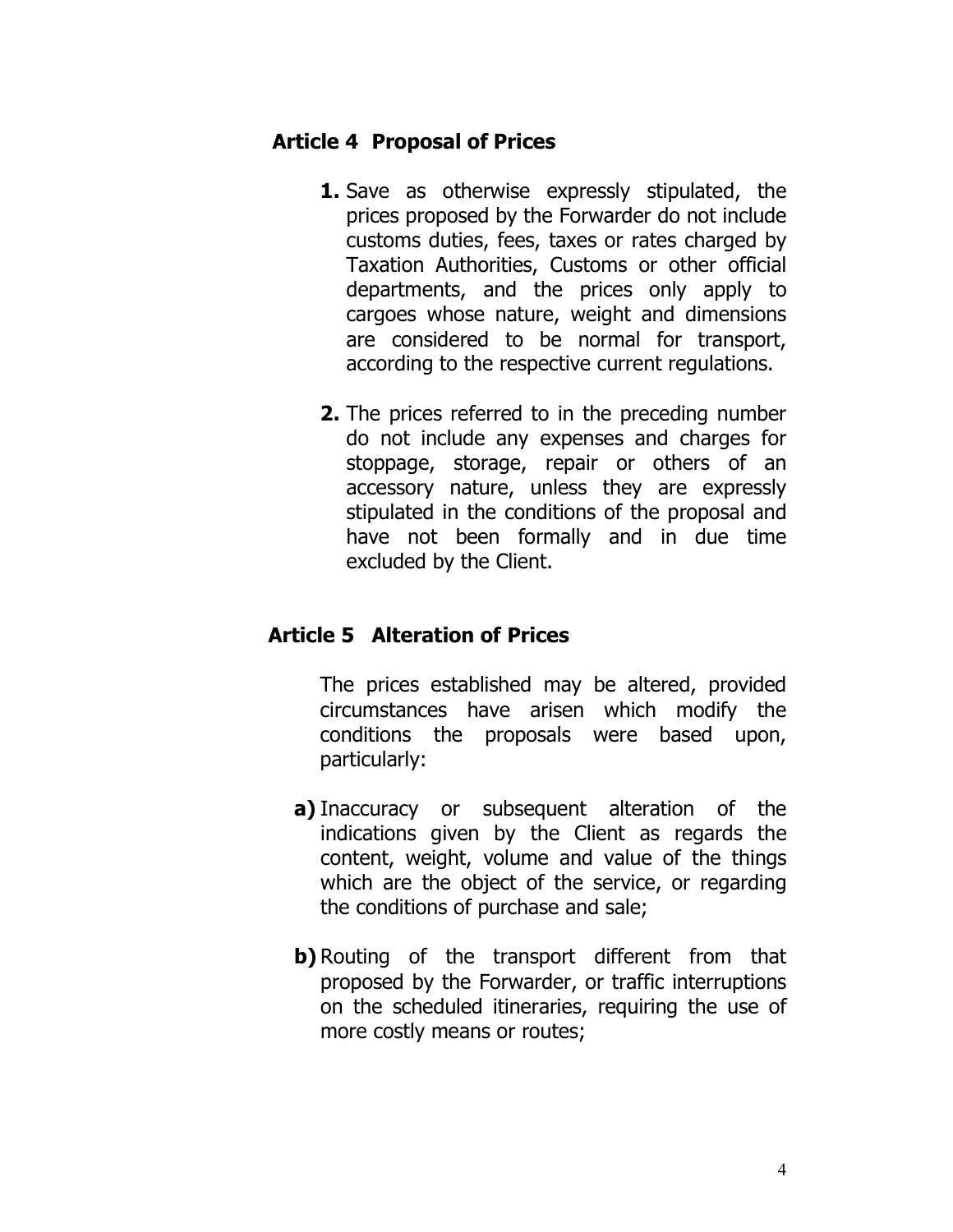- c) Delays in execution of the services due to natural or political events or phenomena of any other nature, not imputable to the Forwarder;
- d) Changes in regulations, conventions, rates, schedules or tariffs;
- e) Alterations to exchange rates.

# Article 6 Revision of Prices and Conditions

Any unforeseen expenses that the Forwarder may have to incur owing to force majeure or fortuitous events, for fulfilment and in the exercise of its duties or to ensure preservation or protection of the property or goods that are the object of the contract, make it legitimate for the Forwarder to demand a corresponding revision of the stipulated conditions.

## Article 7 Validity of Proposals

For the purposes of application and execution of the clauses of the contract, proposals shall be valid for the period that the Forwarder has indicated, it being expressly understood that, failing any such indication, the proposals will expire fifteen days after the date the Contract was formulated and presented to the Client.

## Article 8 Written Instructions

**1.** The Client shall issue precise and complete written instructions and specifications regarding the goods that are the object of each contract.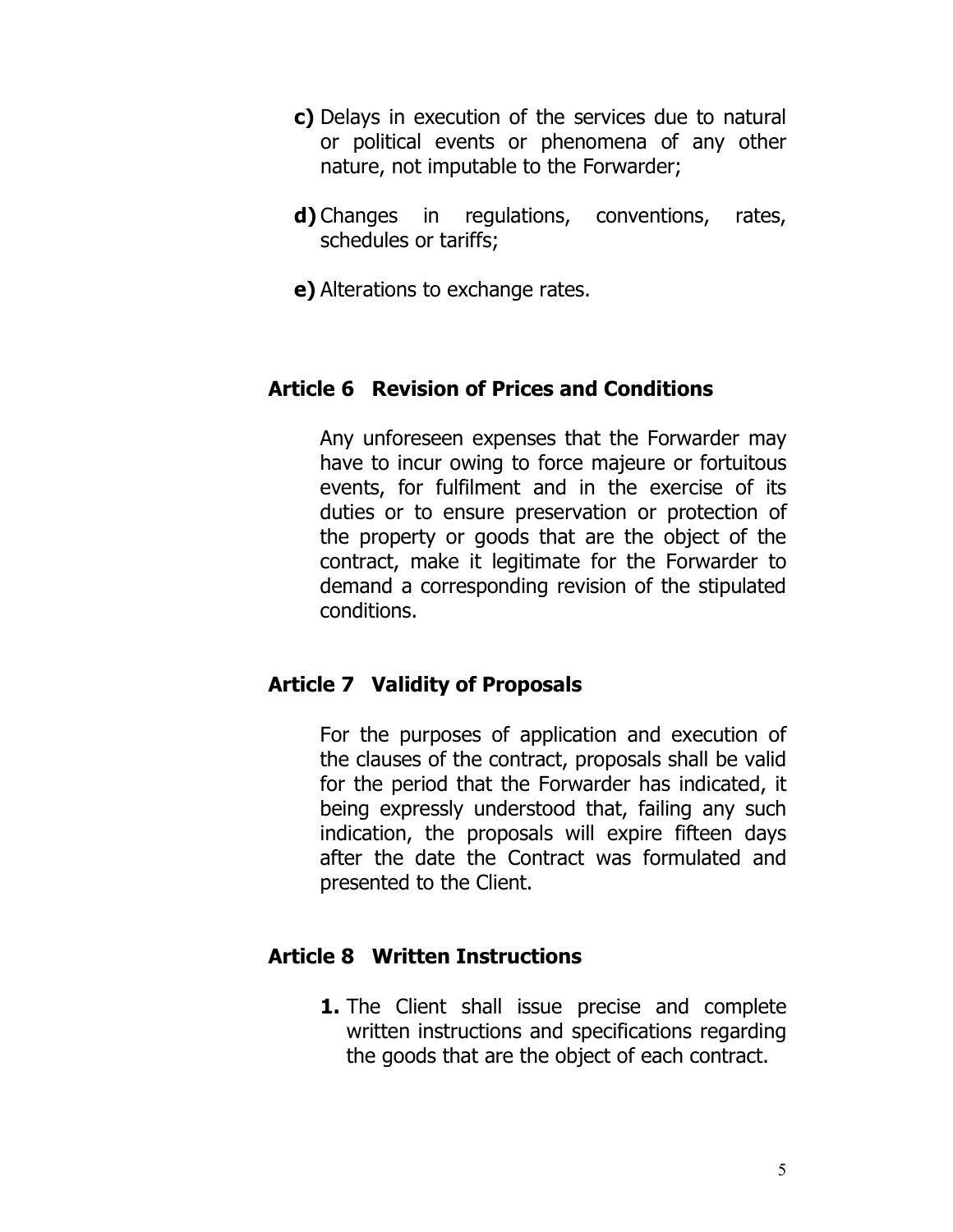2. On the date of reception of the instructions, the Forwarder must examine them to ascertain that they are in conformity with the services it has undertaken to provide.

# Article 9 Checking of Instructions

On receiving the documents issued by the Forwarder, the Client must examine them carefully and immediately point out any possible errors or divergencies, so that the Forwarder can in due time make the necessary corrections.

# Article 10 Improper or Insufficient **Instructions**

- **1.** Should the documents or statements of the Client contain errors, inaccuracies, insufficient information, or lack of indications required for proper execution of the contract, in particular as regards the nature, value, weight, measurements or contents of the things that are the object of the contract, the Client shall be responsible for the consequences of such anomalies.
- 2. Should the Forwarder note the existence of any anomalies or irregularities as referred in no. 1 above, and they are likely to result in liability and/or losses to any of the contracting parties or to third parties, it must immediately inform the Client of such anomalies or irregularities, so that they may be corrected in due time.
- 3. Should the anomalies or irregularities mentioned in the preceding numbers fail to be corrected in time for the Forwarder to carry out the relevant services, the Forwarder may rescind the contract, or execute it in accordance with what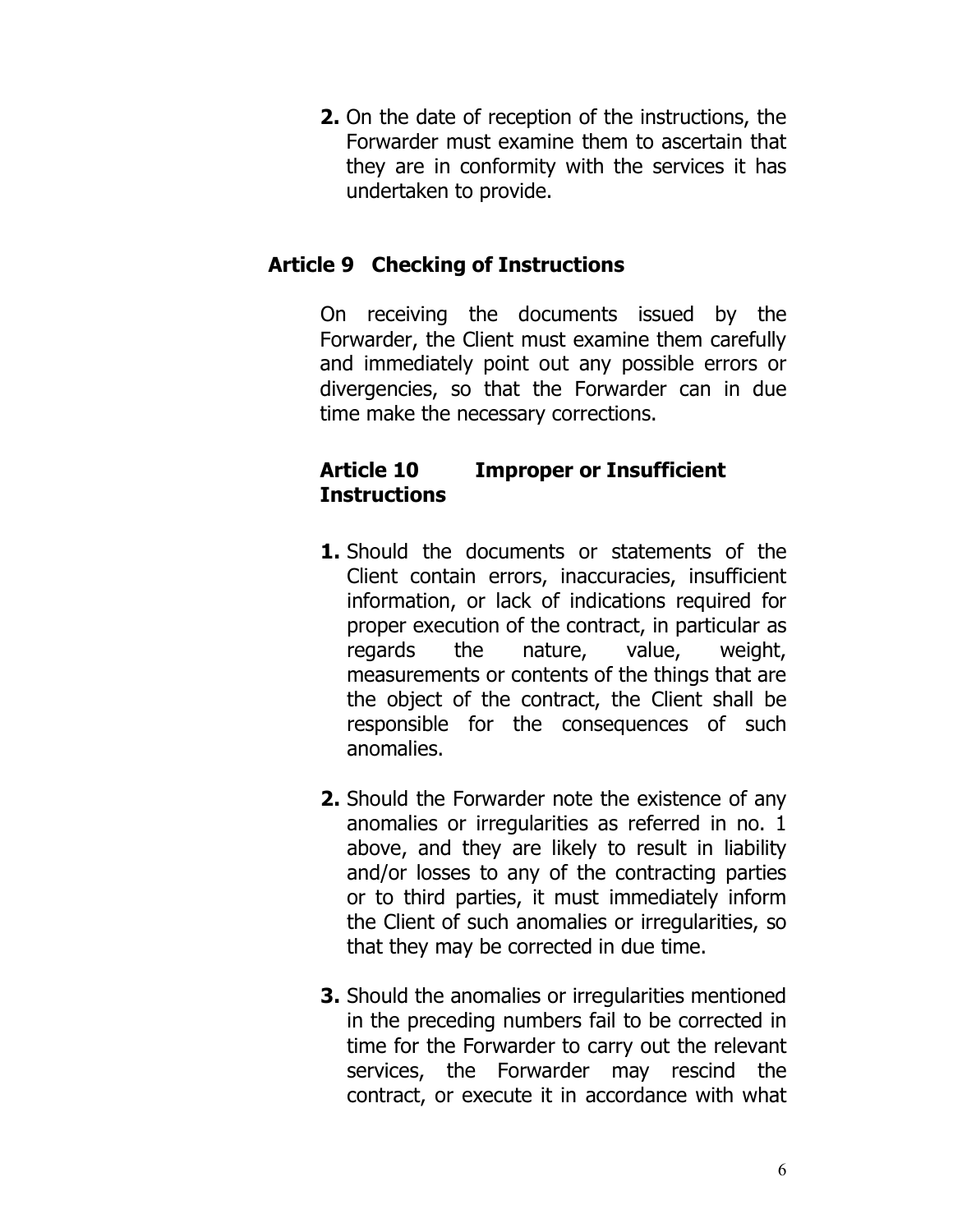is contained in the documents and statements of the Client, in which case the Client shall bear the cost of any loss and liability which, directly or indirectly, are due to the aforesaid anomalies or irregularities.

4. In case of goods that are the object of a purchase and sale contract, any lack of conformity of the Client's instructions with the conditions of such contract will be the Client's responsibility.

#### Article 11 Improper or Insufficient Packing

- **1.** The Client will be liable for any losses resulting from insufficient or improper packing.
- 2. Whenever, during execution of the service, it is found that packing cases are damaged, the Forwarder may carry out the necessary repairs at the Client's expense, warning the Client accordingly beforehand unless the urgency of the repairs makes this impossible.
- 3. Such urgency must be the object of justification.

## Article 12 Dangerous Goods

- **1.** Save as otherwise expressly agreed in writing for each specific case, the Forwarder will not handle or arrange for the transportation of goods which are harmful or considered dangerous, or any other goods that may cause loss to third parties.
- 2. Should any Client deliver goods of such nature, without the express agreement of the Forwarder, the Client shall be liable for any loss or damage caused to the Forwarder, and/or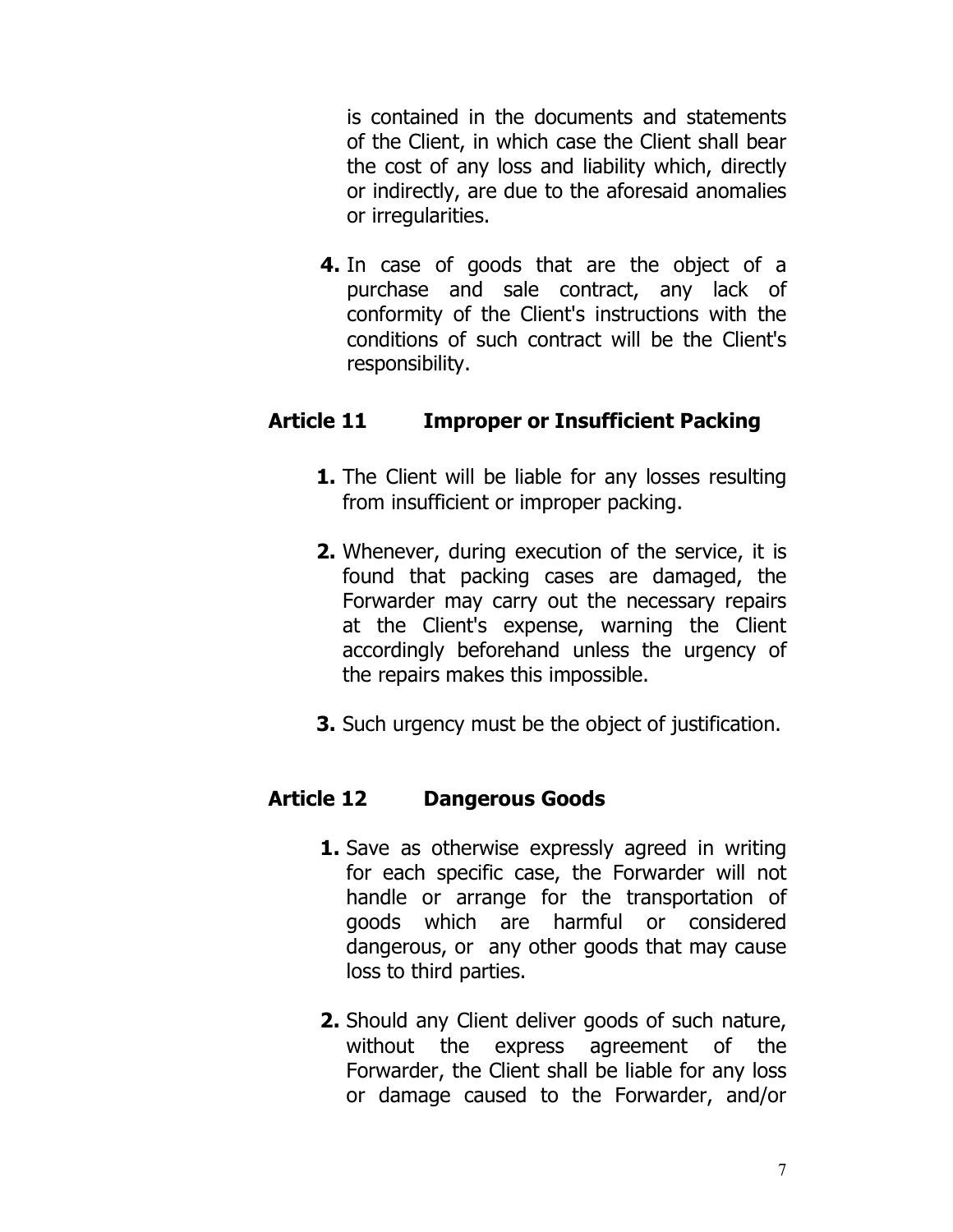third parties, and it shall make indemnification for all damage, expenses, fines or claims that may be incurred on account of such goods and, where deemed advisable, the goods may be destroyed or negotiated under the control of the competent authority.

# Article 13 Special Delivery Conditions

The Forwarder is not obliged to fulfil special conditions for delivery of the goods and/or collection of sums, unless express written instructions for that purpose are received from the Client and accepted by the Forwarder.

#### Article 14 Instructions on Handling of Property or Goods

- **1.** The Forwarder may carry out other operations for the Client, in particular the collecting or storage of property or goods, whether in compliance with instructions received from the Client, during such time as it is awaiting instructions, or in consequence of interruptions or rescheduling of the transportation, but in any case it must immediately inform the Client.
- 2. In the absence of special instructions from the Client, the Forwarder shall use the ways and means deemed appropriate or possible for routing of the property or goods object of the service it was entrusted with.

## Article 15 Other Obligations of the Forwarder

The Forwarder is only obliged to carry out formalities with the competent entities as expressly requested by the Client; in any case, the Forwarder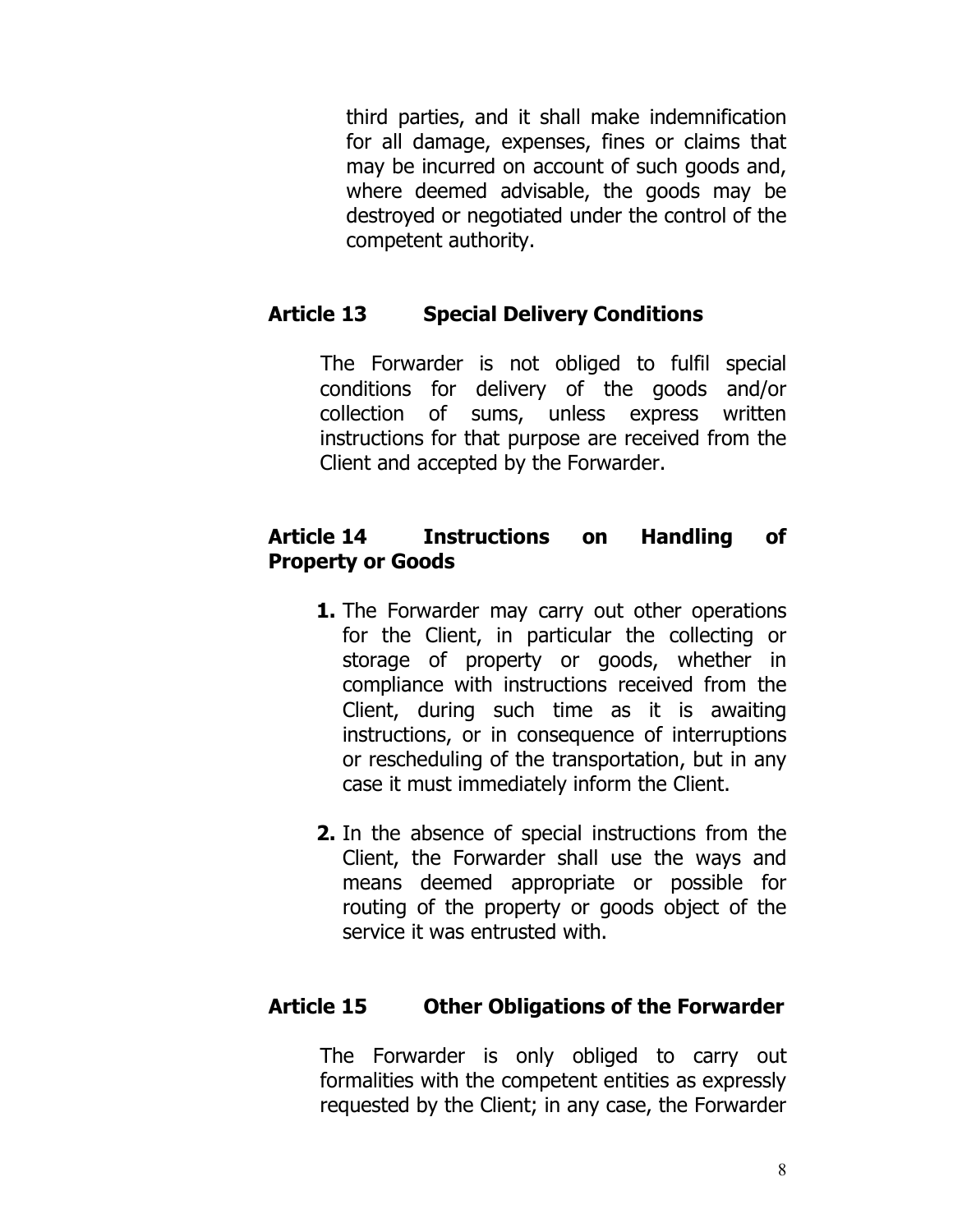shall not be liable for losses that may result from rejection or delay on the part of those entities or caused by insufficiency of the information supplied by the Client for that purpose.

# Article 16 Groupage of goods

Save as otherwise expressly indicated, the Forwarder may have the goods transported on a groupage system, though jointly with goods from different Clients, and may use the most suitable routes and means according to the interests of both the cargo and the Client.

## Article 17 Insurance

It is not part of the Forwarder's duties to make any insurance contract to cover the risk of loss or damage to property or goods eventually occurring during a transportation whose organisation and management were entrusted to the Forwarder, unless express instructions have been duly and timely given to the Forwarder for that purpose, in particular regarding the nature of the risks and the values to be insured.

## Article 18 Refusal or Failure to Take Delivery

Should the Consignee for any reason refuse to accept the goods that are the object of the service, or should it have ceased activity, the goods shall remain for account and responsibility of the contracting party or whoever has substituted it in relation with the Forwarder, and shall constitute security to the Forwarder for all costs of the service and eventual return of the goods.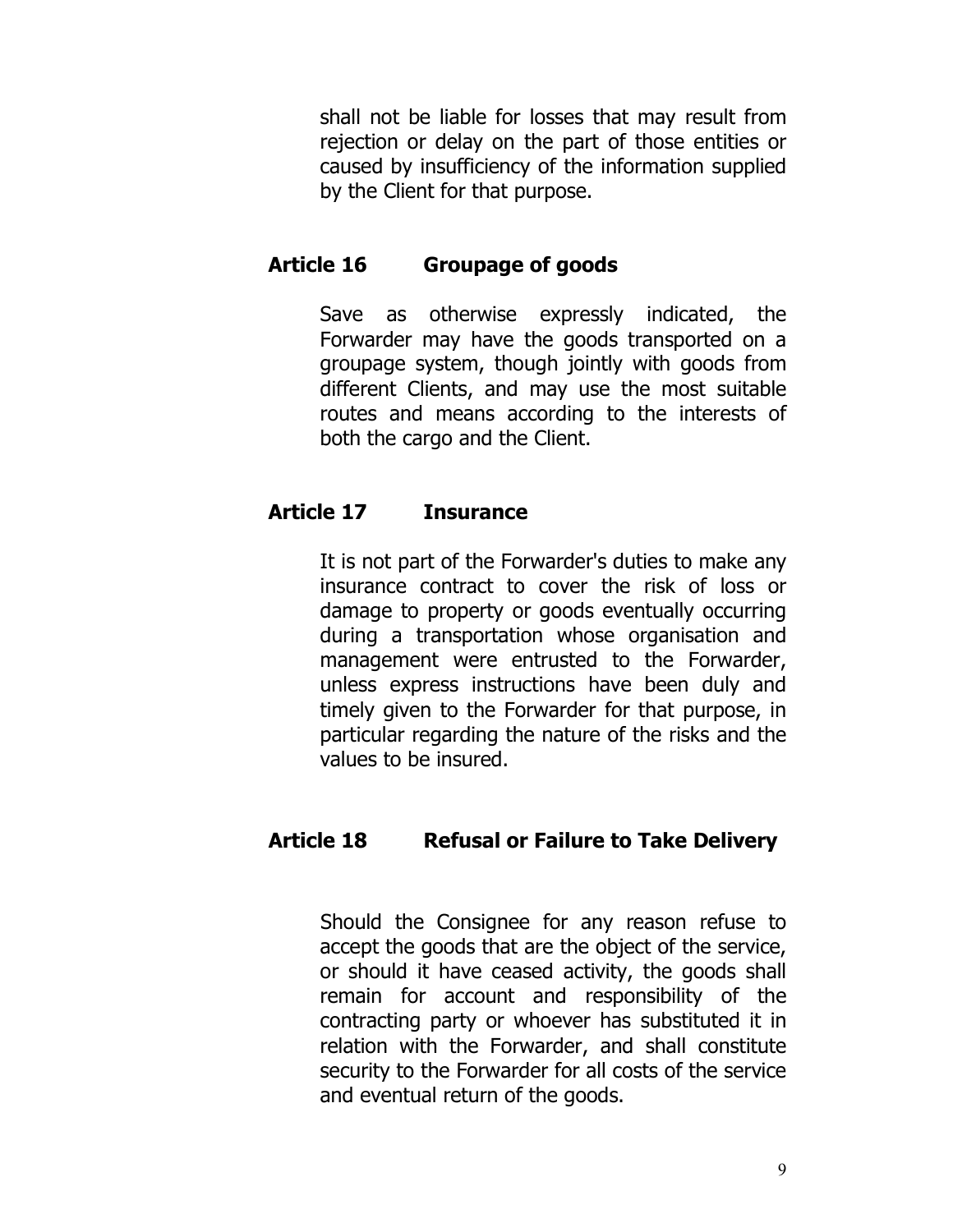#### Article 19 Payment of invoices

- 1. Failure to pay the Forwarder's invoice within a maximum of 15 days from its presentation, unless expressly agreed to the contrary, shall render any client who is remiss, liable for compensatory interest at the legal rate in force.
- 2. Should no payment have been made in advance, and the invoices include expenditure in foreign currency, they shall be subject to corrections for any alterations of exchange rates if such alterations have occurred up to the date of payment, together with any bank charges due on the respective operation.

#### Article 20 Claims against Invoices

Without this affecting the obligations as regards payment under the terms stated above, the Client is entitled to make any claim against the Forwarder's invoices or debit notes, provided that such claims are warranted and raised within 15 days from the date of presentation of the respective invoice.

#### Article 21 Advance Payment

The Forwarder shall ask for payment in advance whenever it is necessary to pay freight, customs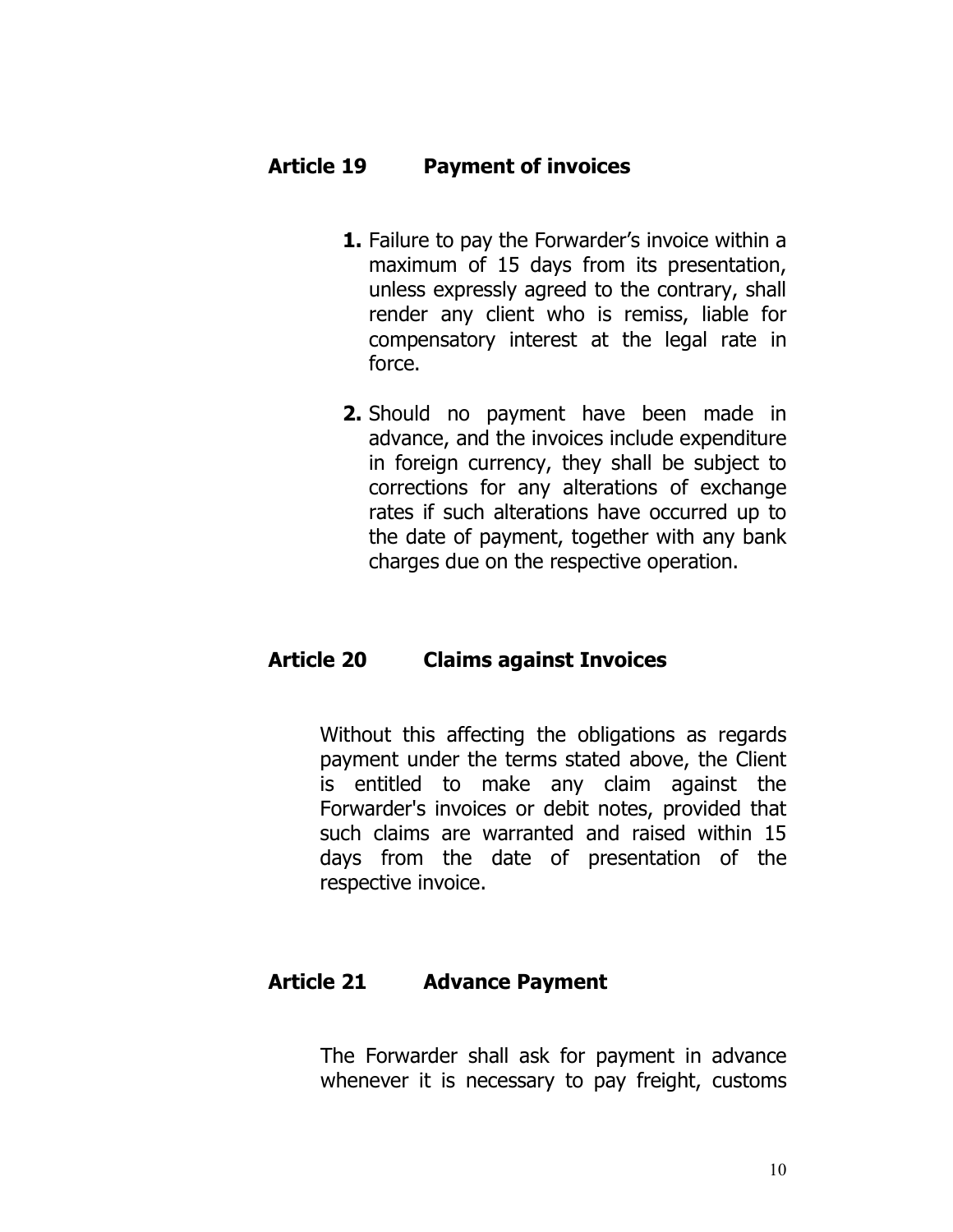duty and other duly justified costs, for account of the Client.

# Article 22 Limitation of Liability

- 1. The Forwarder is answerable before its Client for unfulfilment of its obligations or of the obligations undertaken by third parties it may have contracted with.
- 2. The Forwarder's liability arising from the services rendered by it under the contract is limited to the amounts established by law or by international convention applicable to the carrier entrusted with the material execution of the relevant transportation, except if a different limit has been agreed by the parties.
- 3. In no circumstances will the Forwarder's liability exceed the real value of the loss or the value of the property or goods, if this value is lower.

## Article 23 Failure to Collect or Remove Goods

- 1. Without prejudice to the right to an adequate storage rate or to a fair compensation for the losses caused, failure to collect or timely remove the goods entrusted to the Forwarder's safekeeping will be grounds for termination of the contract.
- 2. For purposes of the preceding number, the forwarder will notify the party concerned,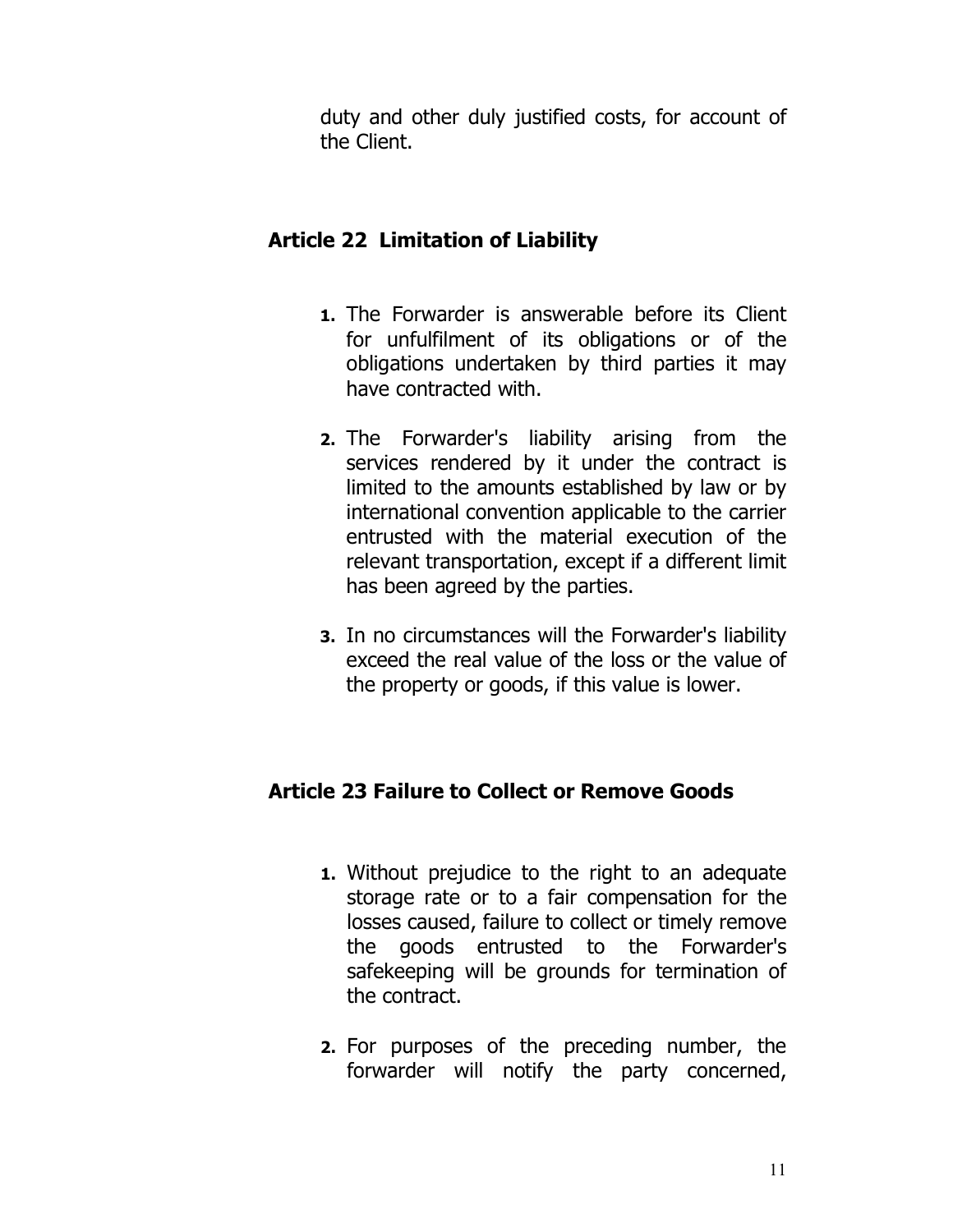informing him of all the conditions and of the time limit to collect the goods.

#### Article 24 Lien on Goods

Unless otherwise expressly stipulated, forwarding companies may exercise their right of lien on the goods entrusted to them under the respective contracts, for the credits resulting from those contracts.

# Article 25 Lapsing of Rights

The right to compensation resulting from the liability of the Forwarder expires in 10 months from the date of conclusion of the service contracted.

# Article 26 Competent Jurisdiction

- **1.** In case of legal action, the court chosen shall be that of the place where the Forwarder is based, with express waiver of any other jurisdiction.
- 2. However, where the question or the rendering of services have occurred at the place of the company's branch or subsidiary, the competent jurisdiction will be that of the corresponding establishment.

## Approved by APAT - Associação dos Transitários de Portugal, on 22 October 2000.

Applicable pursuant to Decree-Law 255/99 of 7 July.